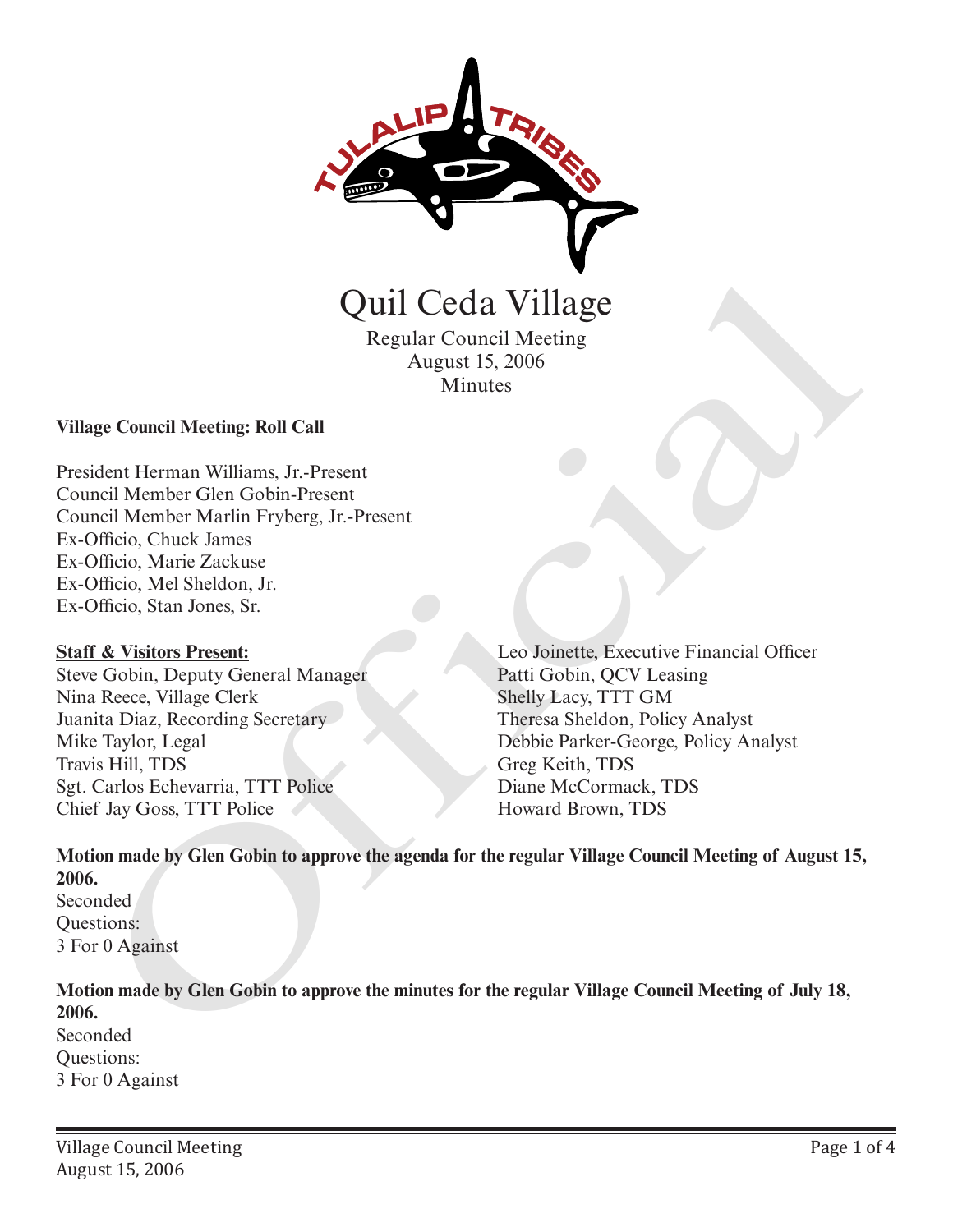### **Tulalip Tribes Police Monthly Report**

Discussion: Chief Jay Goss, Steve Gobin, Herman Williams, Jr., Glen Gobin, Chuck James, Mel Sheldon, Patti Gobin, Marlin Fryberg, Jr., Carlos Echevarria

Handout provided. Police department has a truck for the QCV Utilities department and a van for the TDS department from drug confiscation. They are being sent out for a safety inspection. New tires and any necessary repairs will be made before putting them on the road again. The Village Council thanks the police department for the contribution. The handout shows the total calls since the beginning of the year. Child neglect is children left in the vehicles while adults are shopping. The police department will not be looking for an increase of officers until the new hotel is built. Most of the calls where traffic violations. Is there a concentrated area for these accidents? Most of the accidents are from the north bound turning left into the Village. Are we experiencing drug dealers hiding and finding ways to manufacture these drugs in a way that is more compact? The drug dealers are finding different more compact ways to cook meth such as in car trunks or motels. There have been minimal incidents within the Village over the years. The drug dog has alerted searches from cars that have been pulled over. There are officers that patrol the walking trail to prevent the homelessness moving into the Village. department Trom ang connectation. They are being sent out for a starty inspection. New tires are<br>conserver priori by the mode before putting them on the road again. The Village Council thanks<br>cocossary repairs will be made

The police have been approached regarding disabled parking near the Amphitheatre. The Amphitheatre does not have a ramp to enter the ticket area. Handicapped people have to go all the way to the casino to enter the Amphitheatre and then there isn't an adequate place to put handicapped ticket holders. This issue has been reviewed and will be addressed.

#### **Quil Ceda Village Administration**

Regional Transportation

Discussion: Steve Gobin, Theresa Sheldon, Herman Williams, Jr., Mel Sheldon, Stan Jones, Sr., Patti Gobin,

The Government Affairs staff has been in communication with Bob Drewel, Puget Sound Executive Director of Transportation. He is interested in speaking with the Tribe regarding the transportation within the Reservation. There are councils that Tribes are not included and that is critical with the roads and light rail. Council would welcome the visitor.

### **QCV Finance**

**Motion made by Glen Gobin to approve Resolution No. 2006-045 authorizing the transfer of Quil Ceda Village tax revenue for the month ending June 30, 2006 in the amount of \$357,730.12 to the Village General Fund.**

Seconded **Ouestions** 3 For 0 Against Motion carried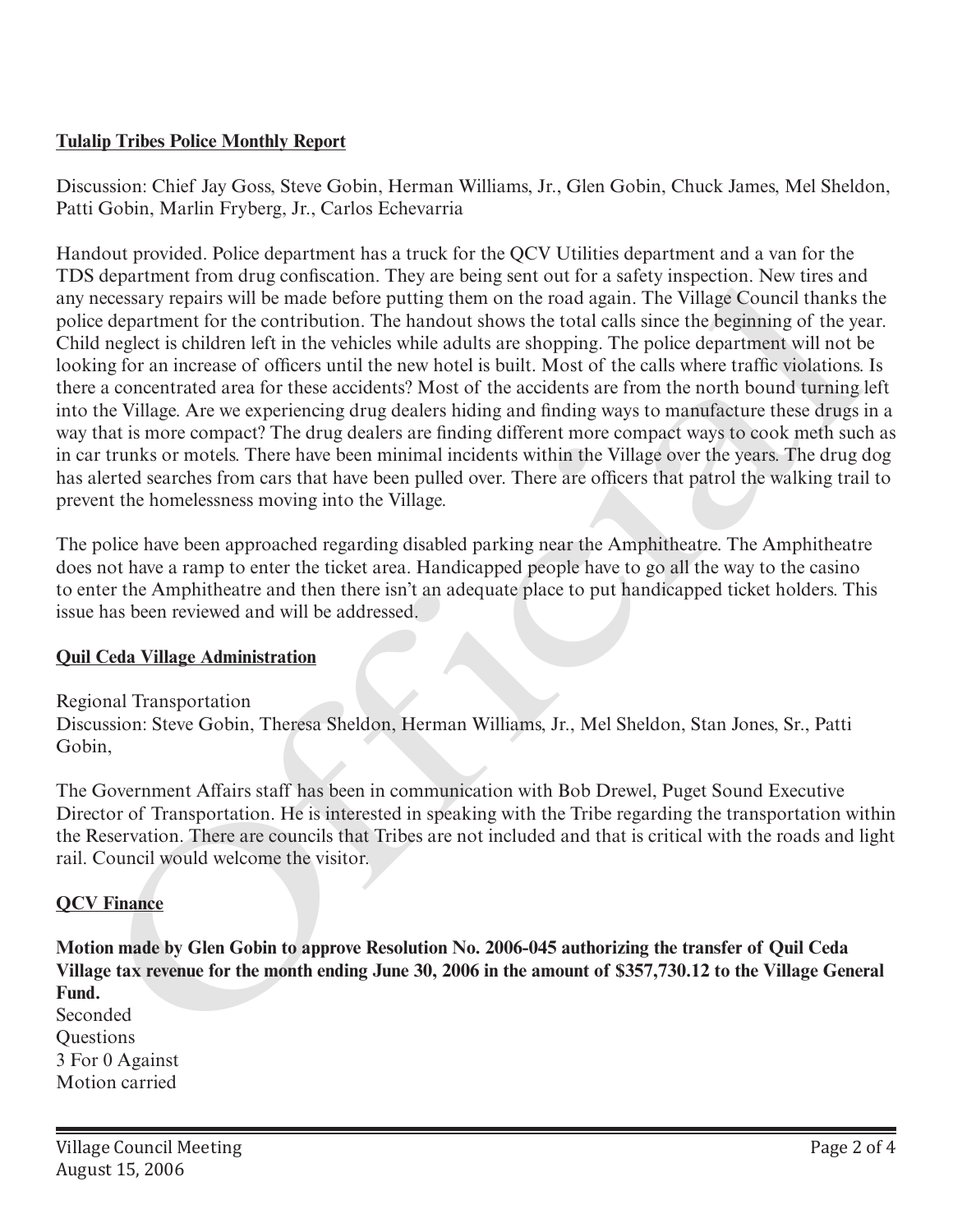**Motion made by Glen Gobin to approve Resolution No. 2006-046 authorizing the transfer of Quil Ceda Village tax revenue for the month ending July 31, 2006 in the amount of \$249,040.92 to the Village General Fund.**

Seconded

Questions: Why are they separated? The revenue is separated by the end of each month.

3 For 0 Against

Did we make a decision about the fuel tax to be contributed to the QCV? There is a resolution from the BOD for cigarettes and the fuel tax.

Motion carried

# **Economic Development**

FYI Update - Semi Trucks in Quil Ceda Village

Signs have been posted around the Village to discourage parking for the semi trucks and other illegally parked vehicles throughout the Village. Staff has been working with the police and attorneys to find a solution for the trucks parking on the reservation land. Staff is also working on an ordinance. Signs have been posted. Towing the trucks can be done immediately. There have been trucks towed since the signs have been posted. Staff has also worked with the casino security to alleviate this situation. The word is out that the trucks can not park on the reservation. Staff is working with the security to make sure that the unauthorized trucks are notified of the no parking zones. Since staff has cracked down on this issue, this situation has improved. What is Donna's charging trucks to park? The fee is \$20 for an overnight stay or it's free with a complete fuel-up. we make a accession anotat the meli tax to be contributed to the QU. Y: I nere is a resolution from the Direction and access of the United Clycket Sin Clycket Sin Clycket Sin Clycket Sin Clycket Sin Clycket Sin Clycket Sin

# **Tulalip Data Services**

Discussion: Greg Keith, Glen Gobin, Patti Gobin, Steve Gobin, Mari Zackuse, Nina Reece, Mel Sheldon, Leo Joinette, Mike Taylor, Chuck James, Stan Jones, Shelly Lacy,

## **Motion made by Glen Gobin to adopt Resolution No. 2006-047 authorizing the use of the steel utility pole at the Quil Ceda Place Retail Center as Communications tower site managed by the Tulalip Data Services Department.**

Seconded

Questions: Where is the pole? It is just south of the big Village Pylon sign in the landscape area. It is several feet higher than the pylon sign. Adding the antennas will not obstruct the sign. Why is T-Mobile on the resolution? Will they have a lease? Yes. T-Mobile is in discussion with TDS about using the pole and the lease would be with the Tribe.

3 For 0 Against

Motion carried

Ex-Officio would like clarification on discussing the fuel tax and why should the tax stay in the Village when the funds should benefit the entire tribal membership? The funding was earmarked for the essential governmental services of the Village. The Tribal Board can bring it back to the tribe then tribal hard dollars will have to be sent down to help the Village operate. The funds have to be spent on essential